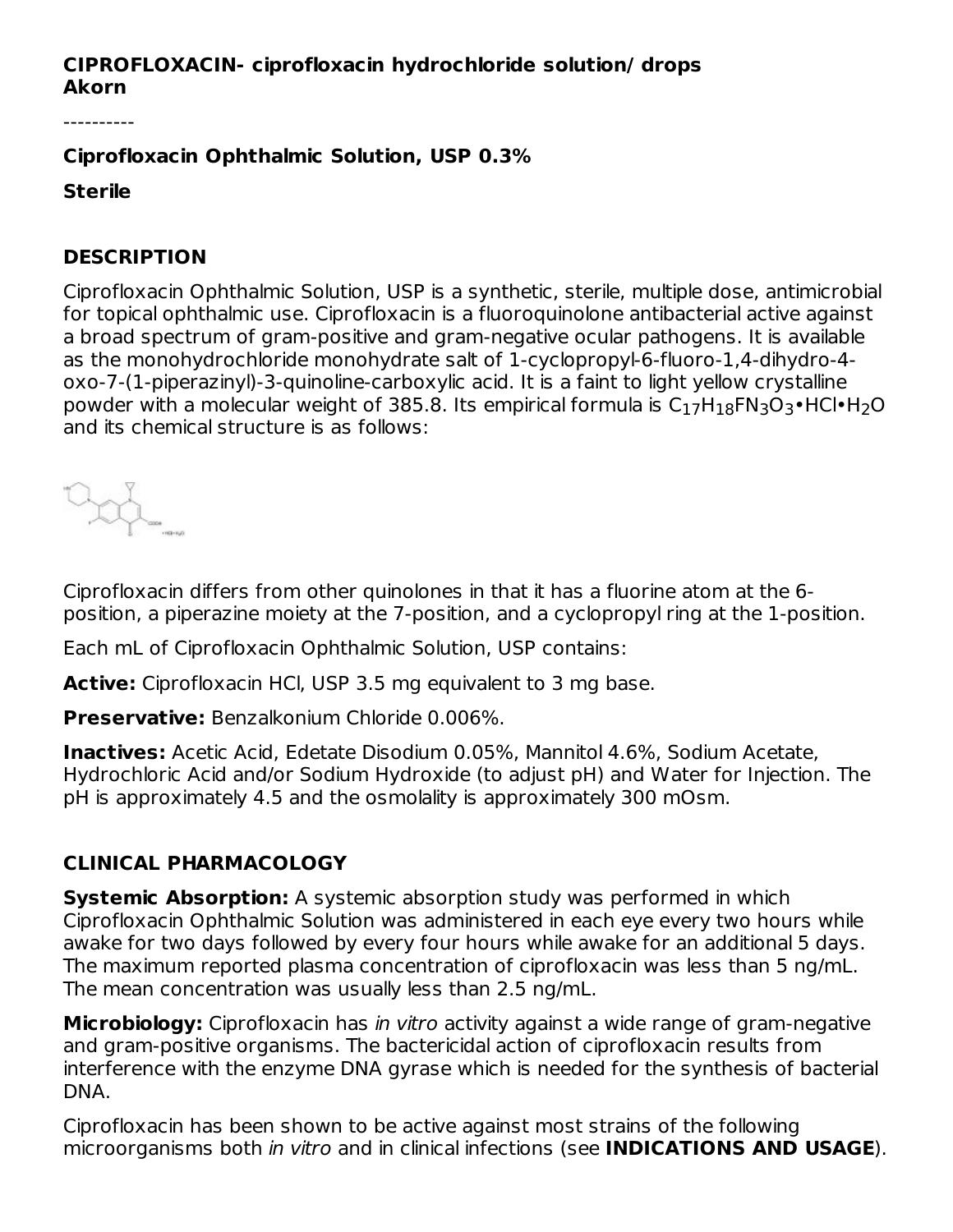#### **Gram-Positive:**

Staphylococcus aureus

Staphylococcus epidermidis

Streptococcus pneumoniae

Streptococcus (Viridans Group)

#### **Gram-Negative:**

Haemophilus influenzae

Pseudomonas aeruginosa

Serratia marcescens

Ciprofloxacin has been shown to be active in vitro against most strains of the following organisms, however, the clinical significance of these data is unknown:

## **Gram-Positive:**

Enterococcus faecalis (Many strains are only moderately susceptible)

Staphylococcus haemolyticus Staphylococcus hominis Staphylococcus saprophyticus Streptococcus pyogenes

## **Gram-Negative:**

| Acinetobacter calcoaceticus | Escherichia coli                                | Proteus mirabilis       |
|-----------------------------|-------------------------------------------------|-------------------------|
| subsp. anitratus            | Haemophilus ducreyi                             | Proteus vulgaris        |
| Aeromonas caviae            | Haemophilus parainfluenzae Providencia rettgeri |                         |
| Aeromonas hydrophila        | Klebsiella pneumoniae                           | Providencia stuartii    |
| <b>Brucella melitensis</b>  | Klebsiella oxytoca                              | Salmonella enteritidis  |
| Campylobacter coli          | Legionella pneumophila                          | Salmonella typhi        |
| Campylobacter jejuni        | Moraxella (Branhamella)                         | Shigella sonnei         |
| Citrobacter diversus        | catarrhalis                                     | Shigella flexneri       |
| Citrobacter freundii        | Morganella morganii                             | Vibrio cholerae         |
| Edwardsiella tarda          | Neisseria gonorrhoeae                           | Vibrio parahaemolyticus |
| Enterobacter aerogenes      | Neisseria meningitidis                          | Vibrio vulnificus       |
| Enterobacter cloacae        | Pasteurella multocida                           | Yersinia enterocolitica |

**Other Organisms:** Chlamydia trachomatis (only moderately susceptible) and Mycobacterium tuberculosis (only moderately susceptible).

Most strains of Pseudomonas cepacia and some strains of Pseudomonas maltophilia are resistant to ciprofloxacin as are most anaerobic bacteria, including Bacteroides fragilis and Clostridium difficile. The minimal bactericidal concentration (MBC) generally does not exceed the minimal inhibitory concentration (MIC) by more than a factor of 2. Resistance to ciprofloxacin *in vitro* usually develops slowly (multiple-step mutation).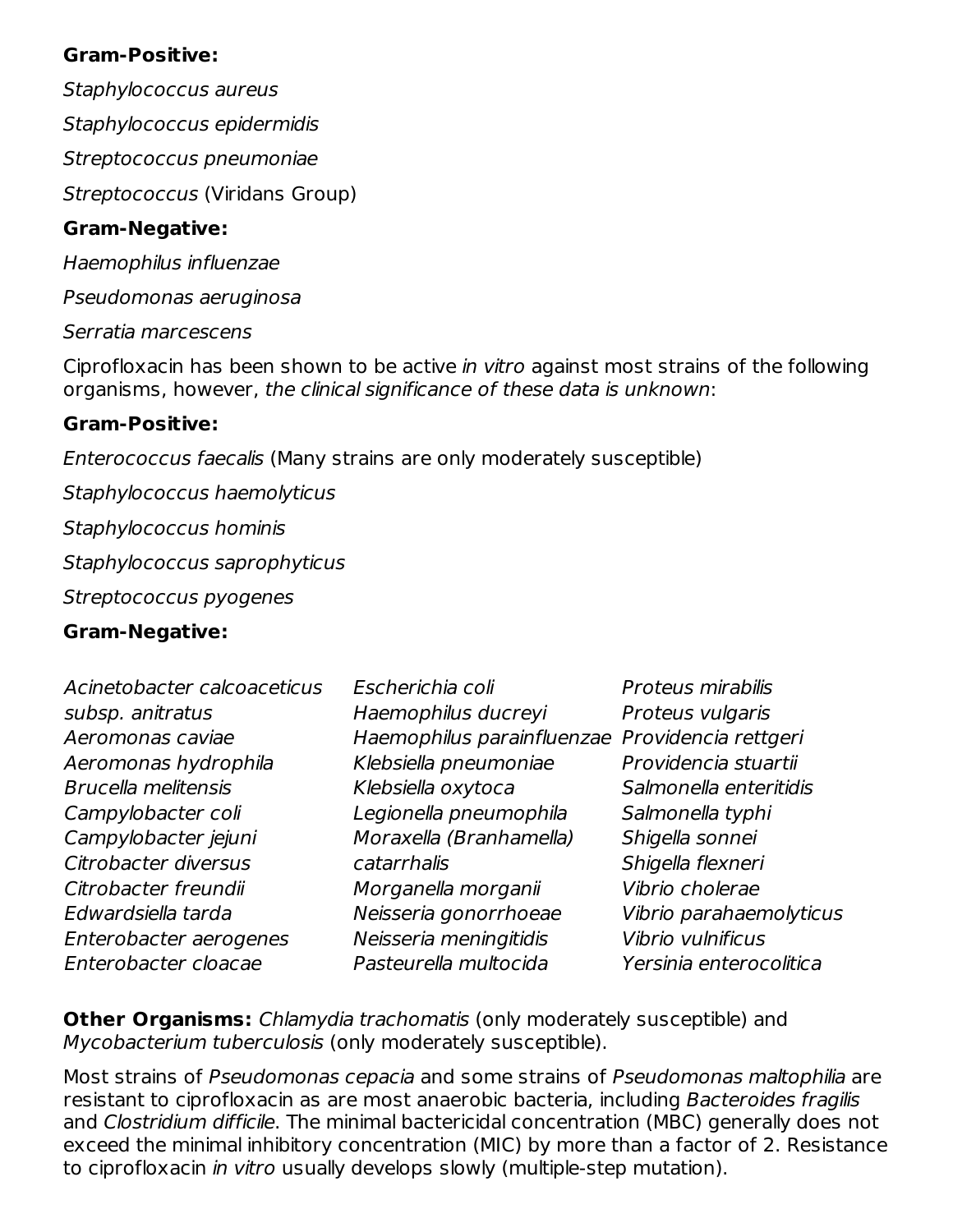Ciprofloxacin does not cross-react with other antimicrobial agents such as beta-lactams or aminoglycosides; therefore, organisms resistant to these drugs may be susceptible to ciprofloxacin.

## **Clinical Studies**

Following therapy with Ciprofloxacin Ophthalmic Solution, 76% of the patients with corneal ulcers and positive bacterial cultures were clinically cured and complete reepithelialization occurred in about 92% of the ulcers.

In 3 and 7 day multicenter clinical trials, 52% of the patients with conjunctivitis and positive conjunctival cultures were clinically cured and 70 to 80% had all causative pathogens eradicated by the end of treatment.

In a randomized, double-masked, multicenter, parallel-group clinical trial of pediatric patients with bacterial conjunctivitis, between birth and 31 days of age, patients were dosed with ciprofloxacin or another anti-infective agent. Clinical outcomes for the trial demonstrated a clinical cure rate of 80% at Day 9 and a microbiological eradication success rate of 85% at Day 9.

Please note that microbiologic eradication does not always correlate with clinical outcome in anti-infective trials.

## **INDICATIONS AND USAGE**

Ciprofloxacin Ophthalmic Solution is indicated for the treatment of infections caused by susceptible strains of the designated microorganisms in the conditions listed below:

| <b>Corneal Ulcers:</b> | Pseudomonas aeruginosa          |
|------------------------|---------------------------------|
|                        | Serratia marcescens*            |
|                        | Staphylococcus aureus           |
|                        | Staphylococcus epidermidis      |
|                        | Streptococcus pneumoniae        |
|                        | Streptococcus (Viridans Group)* |
| Conjunctivitis:        | Haemophilus influenzae          |
|                        | Staphylococcus aureus           |
|                        | Staphylococcus epidermidis      |
|                        | Streptococcus pneumoniae        |

\*Efficacy for this organism was studied in fewer than 10 infections.

## **CONTRAINDICATIONS**

A history of hypersensitivity to ciprofloxacin or any other component of the medication is a contraindication to its use. A history of hypersensitivity to other quinolones may also contraindicate the use of ciprofloxacin.

#### **WARNINGS**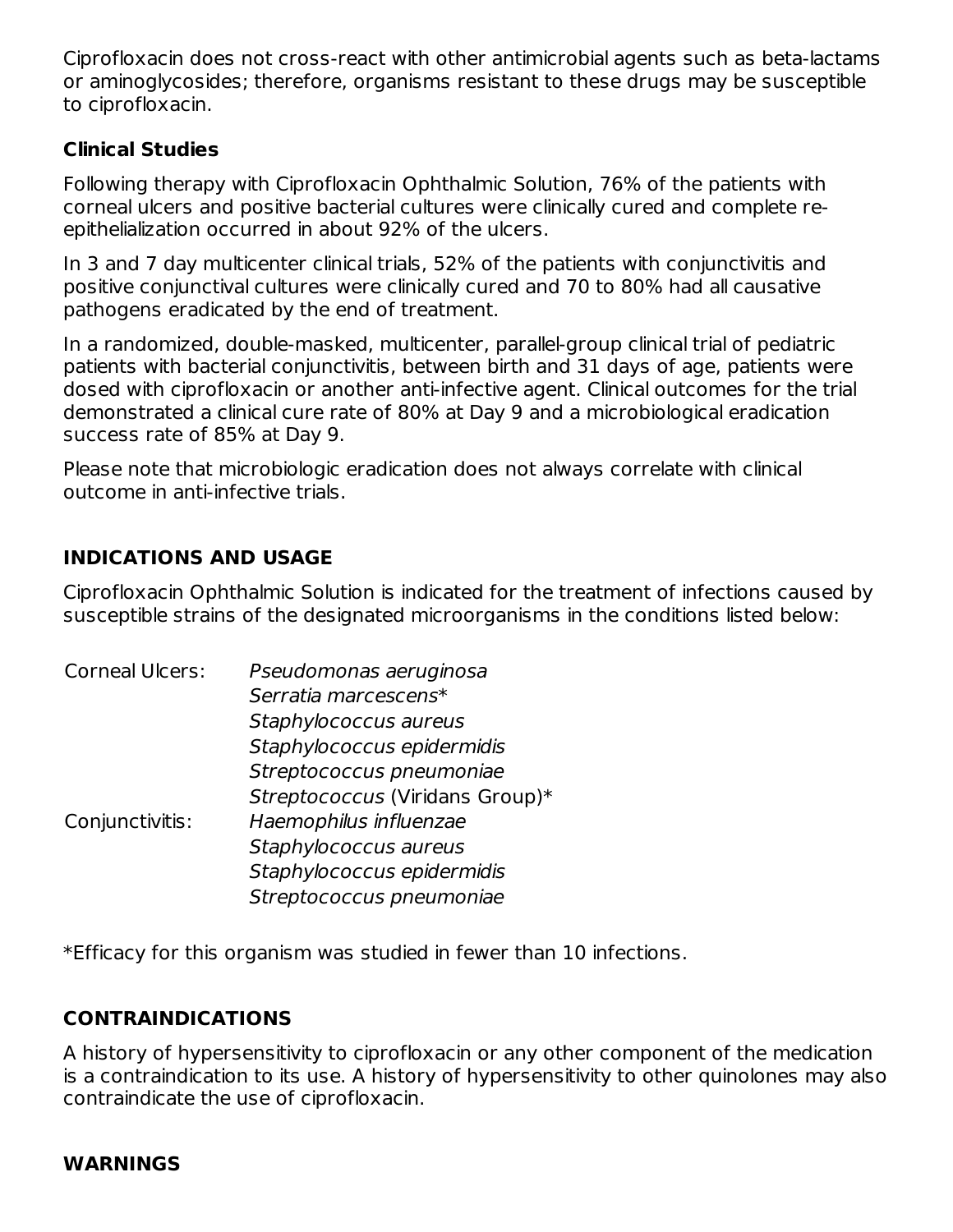NOT FOR INJECTION INTO THE EYE.

Serious and occasionally fatal hypersensitivity (anaphylactic) reactions, some following the first dose, have been reported in patients receiving systemic quinolone therapy. Some reactions were accompanied by cardiovascular collapse, loss of consciousness, tingling, pharyngeal or facial edema, dyspnea, urticaria, and itching. Only a few patients had a history of hypersensitivity reactions. Serious anaphylactic reactions require immediate emergency treatment with epinephrine and other resuscitation measures, including oxygen, intravenous fluids, intravenous antihistamines, corticosteroids, pressor amines and airway management, as clinically indicated.

Remove contact lenses before using.

# **PRECAUTIONS**

## **General**

As with other antibacterial preparations, prolonged use of ciprofloxacin may result in overgrowth of nonsusceptible organisms, including fungi. If superinfection occurs, appropriate therapy should be initiated. Whenever clinical judgment dictates, the patient should be examined with the aid of magnification, such as slit lamp biomicroscopy and, where appropriate, fluorescein staining.

Ciprofloxacin should be discontinued at the first appearance of a skin rash or any other sign of hypersensitivity reaction.

In clinical studies of patients with bacterial corneal ulcer, a white crystalline precipitate located in the superficial portion of the corneal defect was observed in 35 (16.6%) of 210 patients. The onset of the precipitate was within 24 hours to 7 days after starting therapy. In one patient, the precipitate was immediately irrigated out upon its appearance. In 17 patients, resolution of the precipitate was seen in 1 to 8 days (seven within the first 24 to 72 hours), in five patients, resolution was noted in 10 to 13 days. In nine patients, exact resolution days were unavailable; however, at follow-up examinations, 18 to 44 days after onset of the event, complete resolution of the precipitate was noted. In three patients, outcome information was unavailable. The precipitate did not preclude continued use of ciprofloxacin, nor did it adversely affect the clinical course of the ulcer or visual outcome (see **ADVERSE REACTIONS**).

## **Information for Patients**

Do not touch dropper tip to any surface, as this may contaminate the solution.

## **Drug Interactions**

Specific drug interaction studies have not been conducted with ophthalmic ciprofloxacin. However, the systemic administration of some quinolones has been shown to elevate plasma concentrations of theophylline, interfere with the metabolism of caffeine, enhance the effects of the oral anticoagulant, warfarin, and its derivatives and has been associated with transient elevations in serum creatinine in patients receiving cyclosporine concomitantly.

## **Carcinogenesis, Mutagenesis, Impairment of Fertility**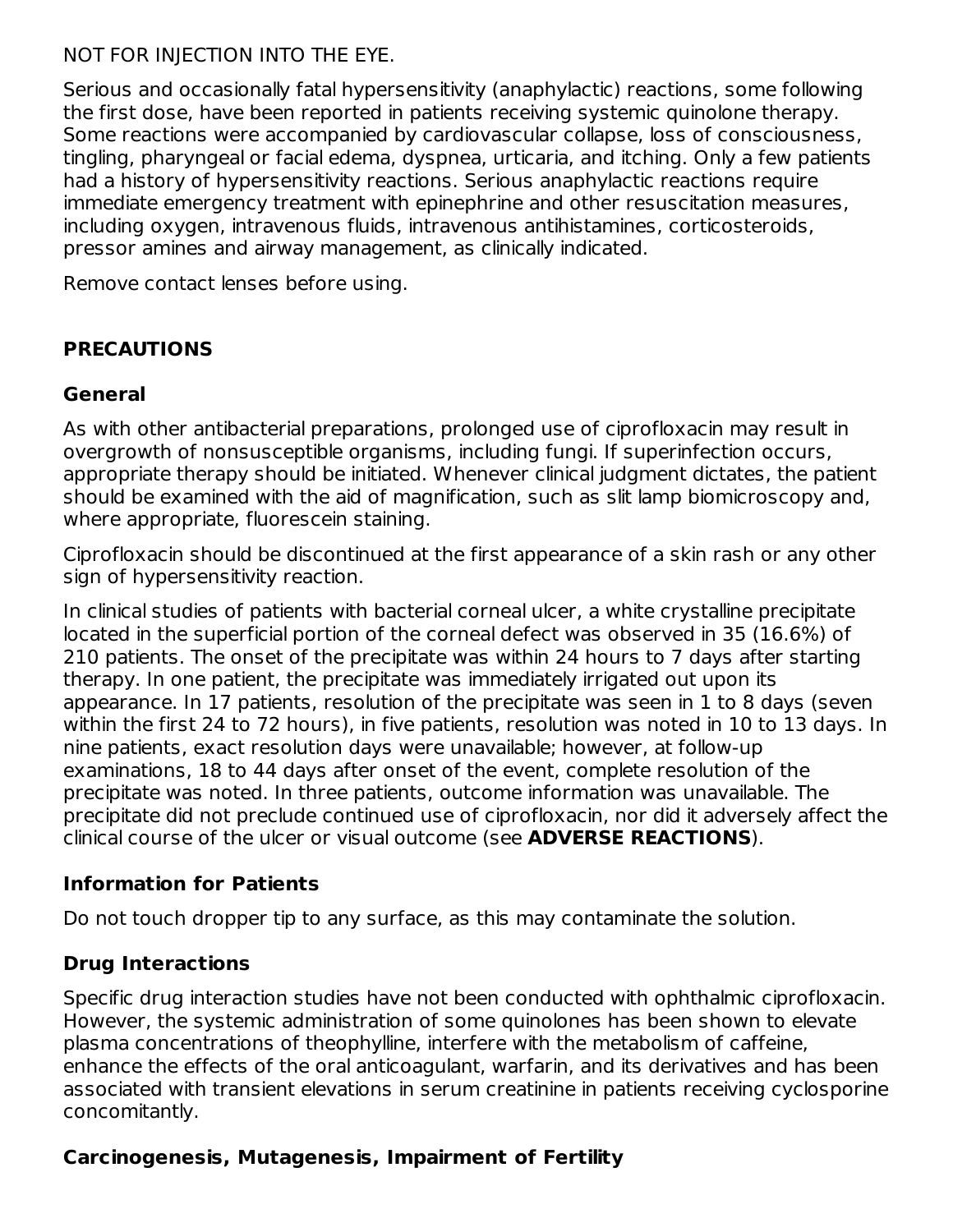Eight in vitro mutagenicity tests have been conducted with ciprofloxacin and the test results are listed below:

Salmonella/Microsome Test (Negative) E. coli DNA Repair Assay (Negative) Mouse Lymphoma Cell Forward Mutation Assay (Positive) Chinese Hamster V79 Cell HGPRT Test (Negative) Syrian Hamster Embryo Cell Transformation Assay (Negative) Saccharomyces cerevisiae Point Mutation Assay (Negative) Saccharomyces cerevisiae Mitotic Crossover and Gene Conversion Assay (Negative) Rat Hepatocyte DNA Repair Assay (Positive)

Thus, two of the eight tests were positive, but the results of the following three in vivo test systems gave negative results:

Rat Hepatocyte DNA Repair Assay Micronucleus Test (Mice) Dominant Lethal Test (Mice)

Long term carcinogenicity studies in mice and rats have been completed. After daily oral dosing for up to two years, there is no evidence that ciprofloxacin had any carcinogenic or tumorigenic effects in these species.

## **Pregnancy – Pregnancy Category C**

Reproduction studies have been performed in rats and mice at doses up to six times the usual daily human oral dose and have revealed no evidence of impaired fertility or harm to the fetus due to ciprofloxacin. In rabbits, as with most antimicrobial agents, ciprofloxacin (30 and 100 mg/kg orally) produced gastrointestinal disturbances resulting in maternal weight loss and an increased incidence of abortion. No teratogenicity was observed at either dose. After intravenous administration, at doses up to 20 mg/kg, no maternal toxicity was produced and no embryotoxicity or teratogenicity was observed. There are no adequate and well controlled studies in pregnant women. Ciprofloxacin Ophthalmic Solution should be used during pregnancy only if the potential benefit justifies the potential risk to the fetus.

#### **Nursing Mothers**

It is not known whether topically applied ciprofloxacin is excreted in human milk; however, it is known that orally administered ciprofloxacin is excreted in the milk of lactating rats and oral ciprofloxacin has been reported in human breast milk after a single 500 mg dose. Caution should be exercised when Ciprofloxacin Ophthalmic Solution is administered to a nursing mother.

## **Pediatric Use**

Safety and effectiveness of Ciprofloxacin Ophthalmic Solution have been established in all ages. Use of ciprofloxacin is supported by evidence from adequate and well controlled studies of ciprofloxacin in adults, children and neonates (see **Clinical Studies**). Although ciprofloxacin and other quinolones cause arthropathy in immature animals after oral administration, topical ocular administration of ciprofloxacin to immature animals did not cause any arthropathy and there is no evidence that the ophthalmic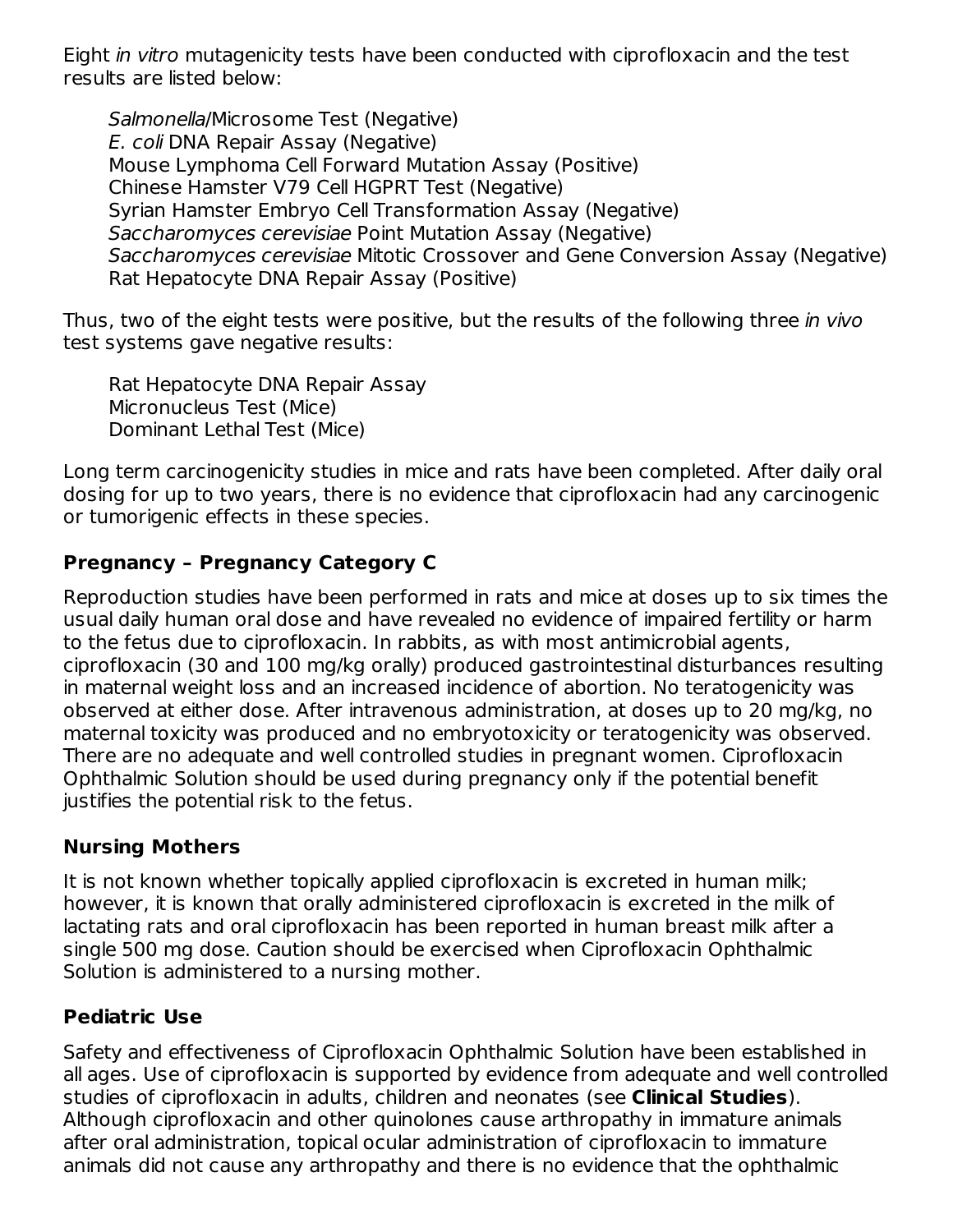dosage form has any effect on the weight bearing joints.

## **Geriatric Use**

No overall differences in safety or effectiveness have been observed between elderly and younger patients.

## **ADVERSE REACTIONS**

The most frequently reported drug related adverse reaction was local burning or discomfort. In corneal ulcer studies with frequent administration of the drug, white crystalline precipitates were seen in approximately 17% of patients (see **PRECAUTIONS**). Other reactions occurring in less than 10% of patients included lid margin crusting, crystals/scales, foreign body sensation, itching, conjunctival hyperemia and a bad taste following instillation. Additional events occurring in less than 1% of patients included corneal staining, keratopathy/keratitis, allergic reactions, lid edema, tearing, photophobia, corneal infiltrates, nausea and decreased vision.

## **OVERDOSAGE**

A topical overdose of Ciprofloxacin Ophthalmic Solution may be flushed from the eye(s) with warm tap water.

## **DOSAGE AND ADMINISTRATION**

#### **Corneal Ulcers**

The recommended dosage regimen for the treatment of **corneal ulcers** is two drops into the affected eye every 15 minutes for the first six hours and then two drops into the affected eye every 30 minutes for the remainder of the first day. On the second day, instill two drops in the affected eye hourly. On the third through the fourteenth day, place two drops in the affected eye every four hours. Treatment may be continued after 14 days if corneal re-epithelialization has not occurred.

#### **Bacterial Conjunctivitis**

The recommended dosage regimen for the treatment of **bacterial conjunctivitis** is one or two drops instilled into the conjunctival sac(s) every two hours while awake for two days and one or two drops every four hours while awake for the next five days.

#### **HOW SUPPLIED**

As a sterile ophthalmic solution: 2.5 mL, 5 mL and 10 mL in white opaque plastic dropper bottles.

| 2.5 mL |                          | <b>NDC</b> 17478-714-25 |
|--------|--------------------------|-------------------------|
| 5 mL   | $\overline{\phantom{0}}$ | <b>NDC</b> 17478-714-10 |
| 10 mL  |                          | <b>NDC</b> 17478-714-11 |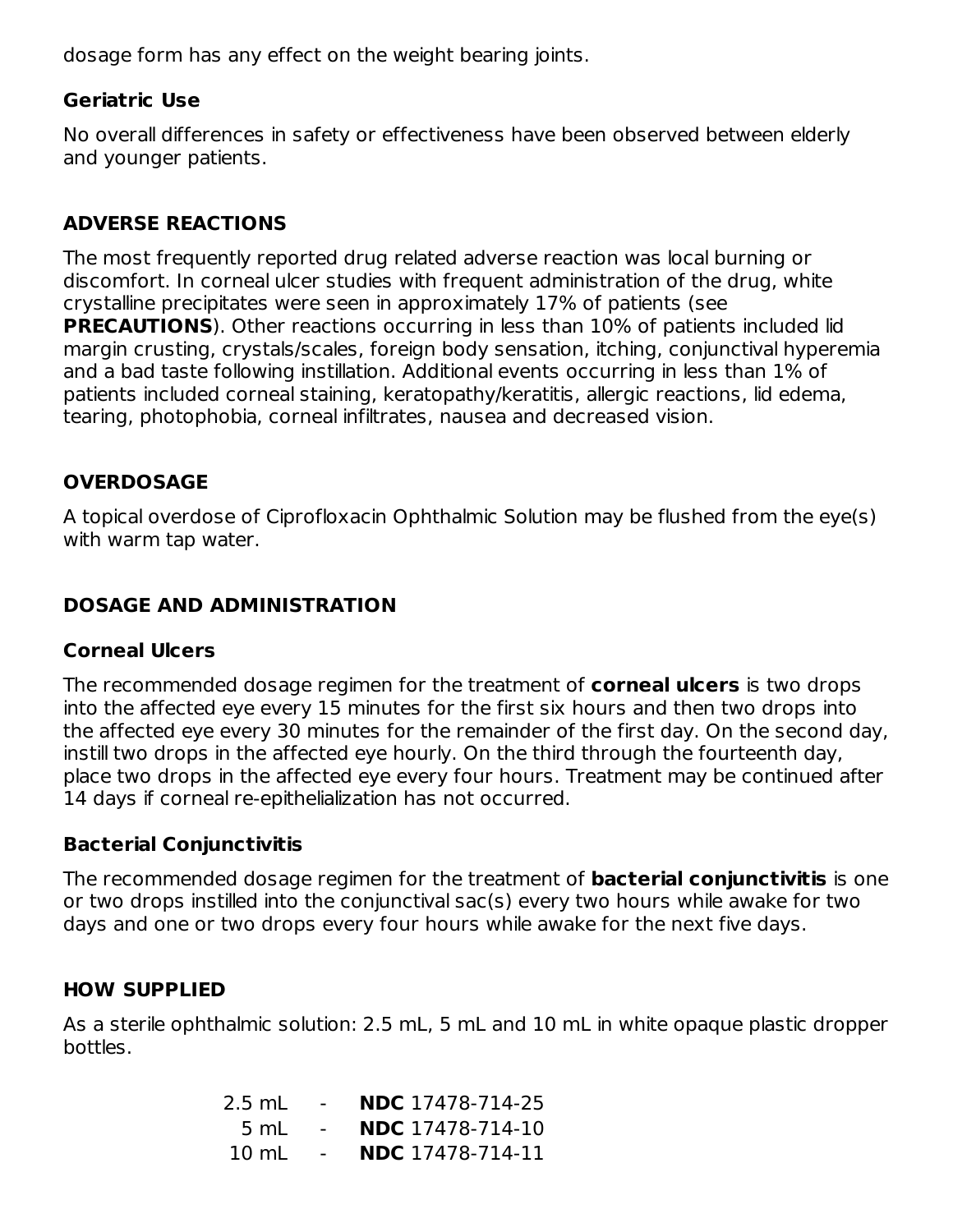**STORAGE:** Store at 20° to 25°C (68° to 77°F) [see USP Controlled Room Temperature]. Protect from light.

## **ANIMAL PHARMACOLOGY**

Ciprofloxacin and related drugs have been shown to cause arthropathy in immature animals of most species tested following oral administration. However, a one-month topical ocular study using immature Beagle dogs did not demonstrate any articular lesions.

AKORN Manufactured by: **Akorn, Inc.** Lake Forest, IL 60045

CX00N Rev. 04/17

## **Container Label Principal Display Panel Text:**

NDC 17478-714-25

Ciprofloxacin

**Ophthalmic** 

Solution, USP

0.3%

FOR USE IN THE EYES **ONLY** 

Rx only 2.5 mL

| EXP | ģ     |                    | NDC 17478-714-25<br>Ciprofloxacin  | Each mL contains:<br>Active: Ciprofloxacin HCl<br>3.5 mg equivalent to 3 mg                |
|-----|-------|--------------------|------------------------------------|--------------------------------------------------------------------------------------------|
|     |       | Mfd.<br>Lake<br>ņŞ | Ophthalmic<br><b>Solution, USP</b> | base.<br>Preservative:<br>Benzalkonium Chloride<br>$0.006\%$ .<br><b>Usual Dosage: See</b> |
|     | 74787 |                    | 0.3%                               | package insert for dosage<br>information.<br>Storage: Store at 20° to                      |
|     |       | lnc.<br>60045      | FOR USE IN THE EYES<br><b>ONLY</b> | 25°C (68° to 77°F) [see<br><b>USP Controlled Room</b><br>Temperature].                     |
|     |       |                    | $R_{\rm o}$ only<br>$2.5$ mL       | Keep container tightly<br>closed.                                                          |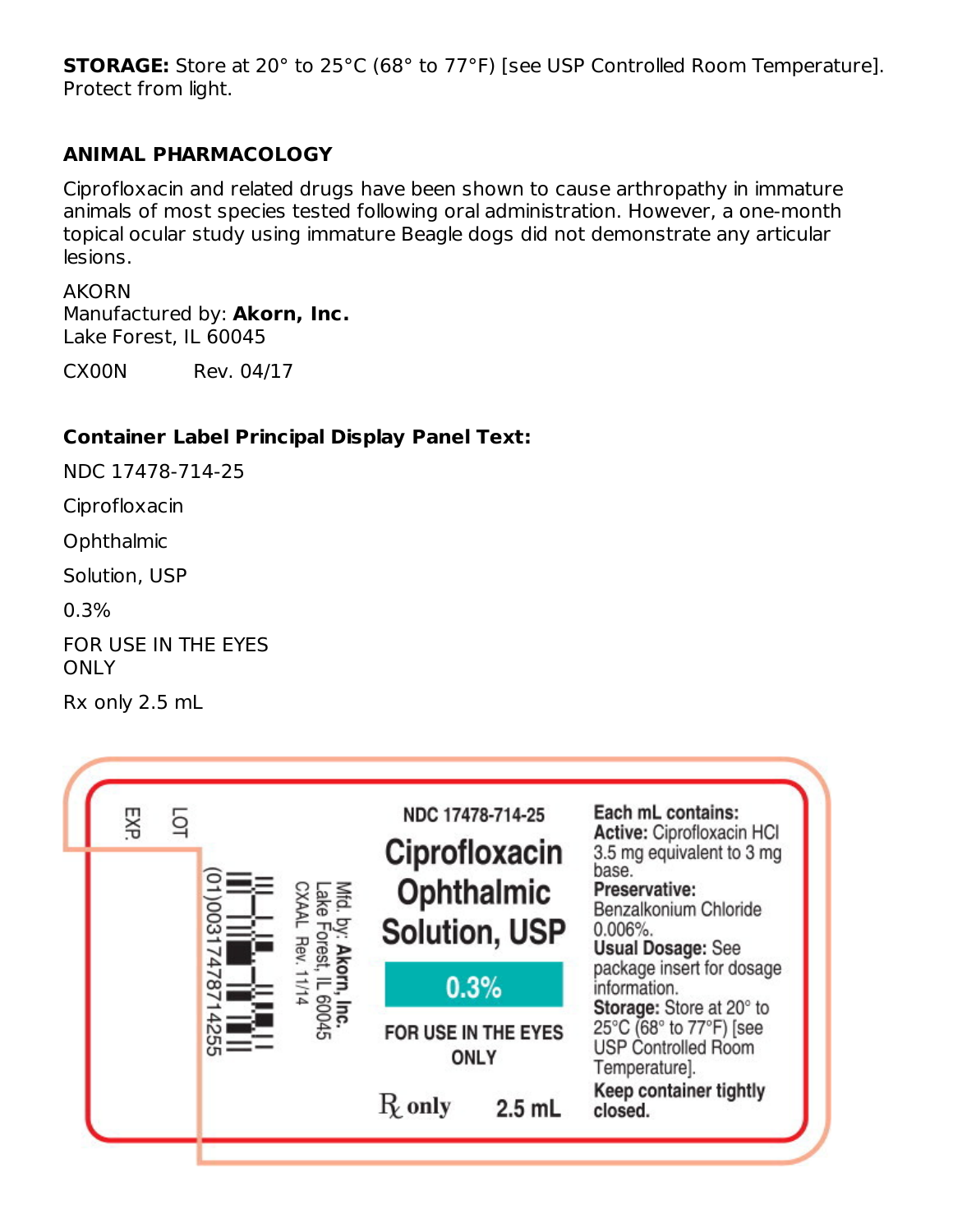# **Carton Label Principal Display Panel Text:**

NDC 17478-714-25

Ciprofloxacin

Ophthalmic

Solution, USP

0.3%

(Ciprofloxacin HCl)

0.3% as Base

FOR USE IN THE EYES **ONLY** 

2.5 mL

Rx only [Akorn logo]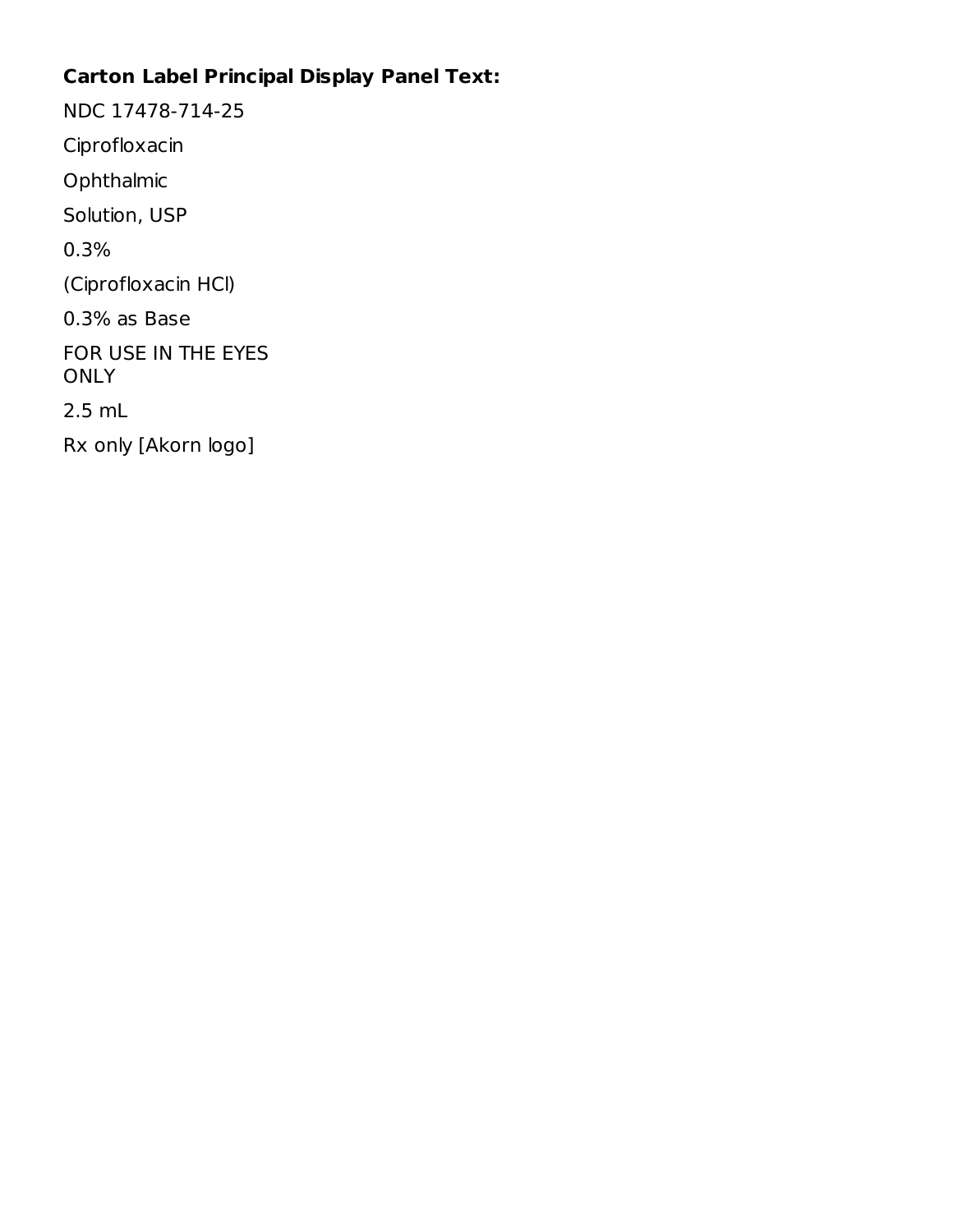

| <b>CIPROFLOXACIN</b><br>ciprofloxacin hydrochloride solution/ drops |                         |                           |               |  |
|---------------------------------------------------------------------|-------------------------|---------------------------|---------------|--|
| <b>Product Information</b>                                          |                         |                           |               |  |
| <b>Product Type</b>                                                 | HUMAN PRESCRIPTION DRUG | <b>Item Code (Source)</b> | NDC:17478-714 |  |
| <b>Route of Administration</b>                                      | <b>OPHTHALMIC</b>       |                           |               |  |
|                                                                     |                         |                           |               |  |
| <b>Active Ingredient/Active Moiety</b>                              |                         |                           |               |  |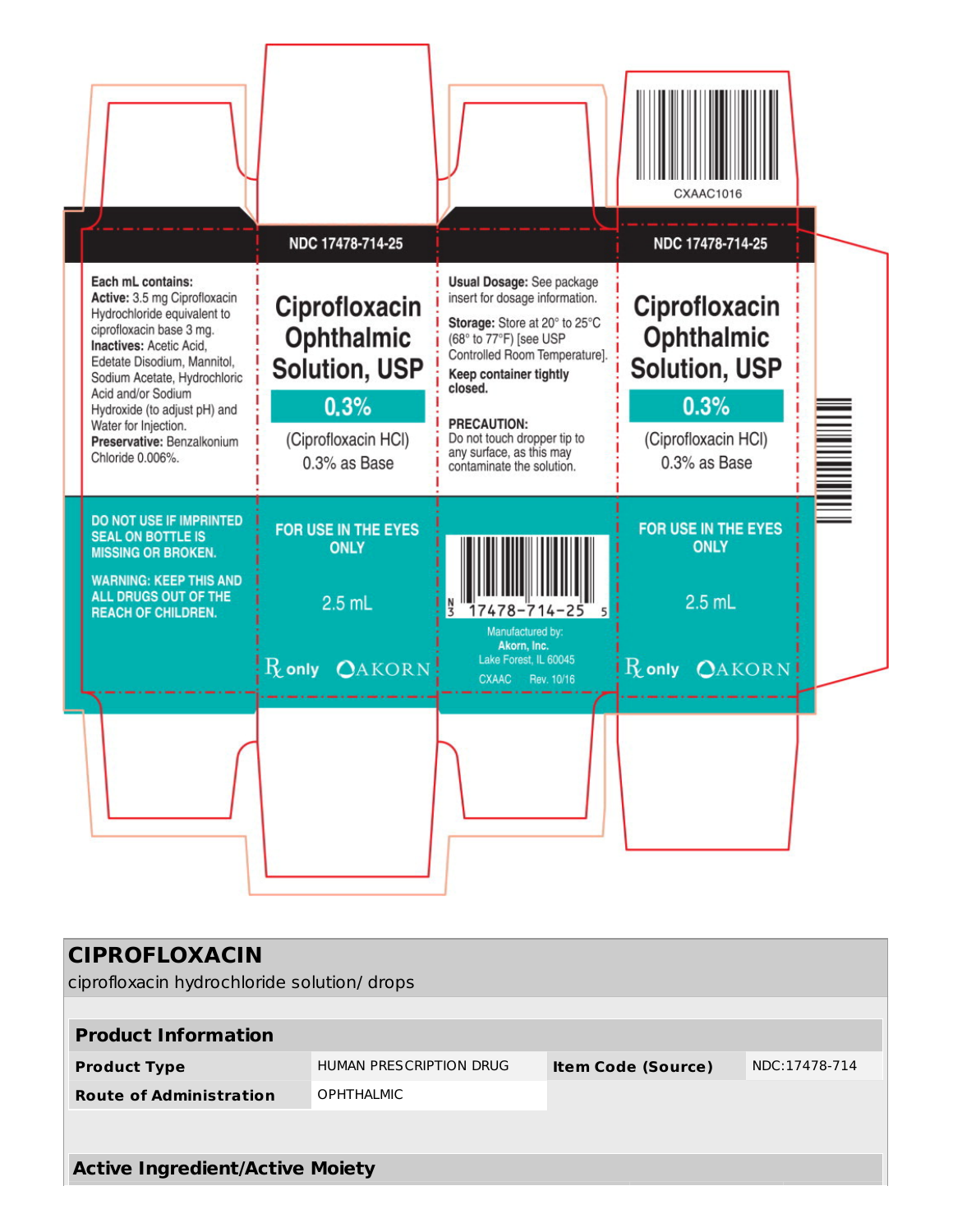| <b>Ingredient Name</b>                                                              | <b>Basis of</b><br><b>Strength</b> | Strength        |
|-------------------------------------------------------------------------------------|------------------------------------|-----------------|
| ciprofloxacin hydrochloride (UNII: 4BA73M5E37) (ciprofloxacin -<br>UNII:5E8K9I0O4U) | ciprofloxacin                      | 3 mg<br>in 1 mL |
|                                                                                     |                                    |                 |

| <b>Inactive Ingredients</b>              |                 |  |
|------------------------------------------|-----------------|--|
| <b>Ingredient Name</b>                   | <b>Strength</b> |  |
| benzalkonium chloride (UNII: F5UM2KM3W7) |                 |  |
| acetic acid (UNII: Q40Q9N063P)           |                 |  |
| edetate disodium (UNII: 7FLD91C86K)      |                 |  |
| mannitol (UNII: 30WL53L36A)              |                 |  |
| sodium acetate (UNII: 4550K0SC9B)        |                 |  |
| hydrochloric acid (UNII: QTT17582CB)     |                 |  |
| sodium hydroxide (UNII: 55X04QC32I)      |                 |  |
| water (UNII: 0590F0KO0R)                 |                 |  |

# **Packaging**

| #                                               | <b>Item Code</b>     | <b>Package Description</b>                                               | <b>Marketing Start</b><br><b>Date</b> | <b>Marketing End</b><br><b>Date</b> |  |  |
|-------------------------------------------------|----------------------|--------------------------------------------------------------------------|---------------------------------------|-------------------------------------|--|--|
|                                                 | NDC:17478-<br>714-25 | 1 in 1 CARTON                                                            | 07/24/2009                            |                                     |  |  |
| 1                                               |                      | 2.5 mL in 1 BOTTLE, DROPPER; Type 0: Not a<br><b>Combination Product</b> |                                       |                                     |  |  |
| $\overline{\phantom{a}}$                        | NDC:17478-<br>714-10 | 1 in 1 CARTON                                                            | 07/24/2009                            |                                     |  |  |
| $\overline{2}$                                  |                      | 5 mL in 1 BOTTLE, DROPPER; Type 0: Not a<br><b>Combination Product</b>   |                                       |                                     |  |  |
| 3                                               | NDC:17478-<br>714-11 | 1 in 1 CARTON                                                            | 07/24/2009                            |                                     |  |  |
| 3                                               |                      | 10 mL in 1 BOTTLE, DROPPER; Type 0: Not a<br><b>Combination Product</b>  |                                       |                                     |  |  |
|                                                 |                      |                                                                          |                                       |                                     |  |  |
| <b>Marketing Information</b>                    |                      |                                                                          |                                       |                                     |  |  |
| <b>Marketing</b><br><b>Citation</b><br>Category |                      | <b>Application Number or Monograph</b>                                   | <b>Marketing Start</b><br>Date        | <b>Marketing End</b><br>Date        |  |  |
|                                                 | <b>ANDA</b>          | ANDA076555                                                               | 07/24/2009                            |                                     |  |  |

# **Labeler -** Akorn (117696770)

**Registrant -** Akorn Operating Company LLC (117693100)

| <b>Establishment</b> |                |               |                                             |  |
|----------------------|----------------|---------------|---------------------------------------------|--|
| <b>Name</b>          | <b>Address</b> | <b>ID/FEI</b> | <b>Business Operations</b>                  |  |
| Akorn                |                | 117696832     | MANUFACTURE(17478-714), ANALYSIS(17478-714) |  |
|                      |                |               |                                             |  |

# **Establishment**